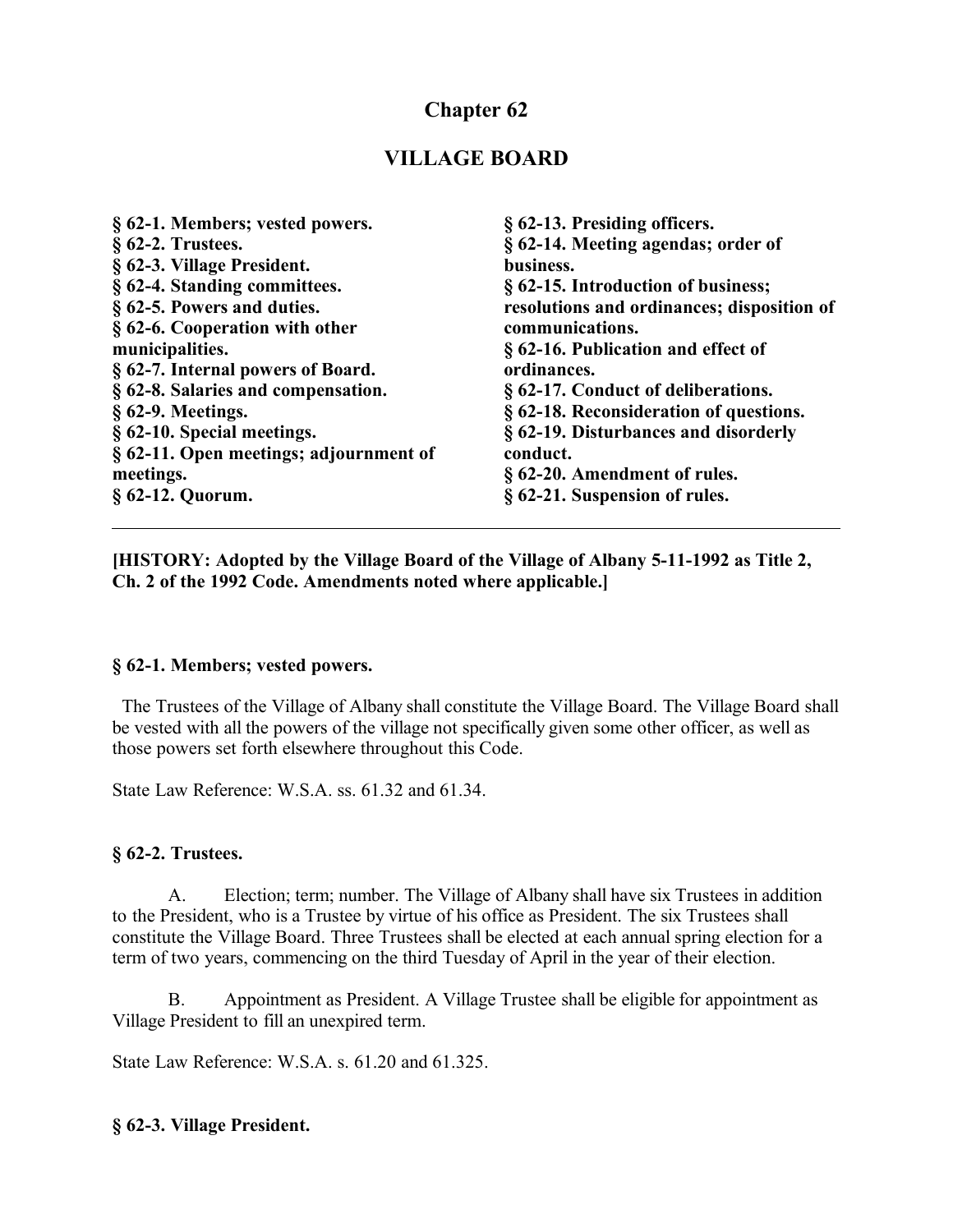A. Election. The Village President shall be elected at the annual spring election in odd-numbered years for a term of two years, commencing on the third Tuesday of April in the year of his election.

B. Duties. The Village President shall by virtue of his office be a Trustee and preside at all meetings of the Board, have a vote as Trustee and sign all ordinances, rules, bylaws, regulations and commissions adopted or authorized by the Board and all orders drawn on the Treasury. He shall maintain peace and good order, see that the village ordinances are faithfully obeyed and, in case of disturbance, riot or other apparent necessity, appoint as many special Marshals as he shall deem necessary, who for the time being shall possess all the powers and rights of constables.

State Law Reference: W.S.A. s. 61.24.

## **§ 62-4. Standing committees.**

A. Committee appointments. Standing committees of the village are appointed by the Village President, subject to confirmation by the Village Board. The committees listed in Subsection B shall consist of not less than three members. The appointments to each committee shall be made at the annual organizational meeting of the Village Board. Standing committees shall review such matters as may be referred to them by the Village Board and shall submit recommendations for Board action.

- B<sup>[1](#page-1-0)</sup> Committees established. The following standing committees are established:
	- (1) Finance, Insurance Committee.
	- (2) Streets, Sidewalks, Utilities and Dam Committee.
	- (3) Police, Fire, License and Civil Defense Committee.
	- (4) Park, Recreation and River Committee.
	- (5) Plans and Community Development Commission.
	- (6) Personnel Committee.
	- (7) Building and Grounds, Cemetery Committee.
	- (8) Recycling Committee -- Joint with Albany Township.
- C. President to designate Chairpersons; committees-of-the-whole; special committees.

(1) The Village President shall designate the Chairperson of standing committees. All committee appointments except designation of the Chairperson shall be subject to confirmation by a majority vote of the Board.

(2) All Trustees shall serve on at least one standing committee. The Village President shall be an ex officio member of each standing committee or may be appointed to serve as a member of a specific committee.

<span id="page-1-0"></span><sup>1</sup> Editor's Note: Amended at time of adoption of Code (see Ch. 1, General Provisions, Art. I).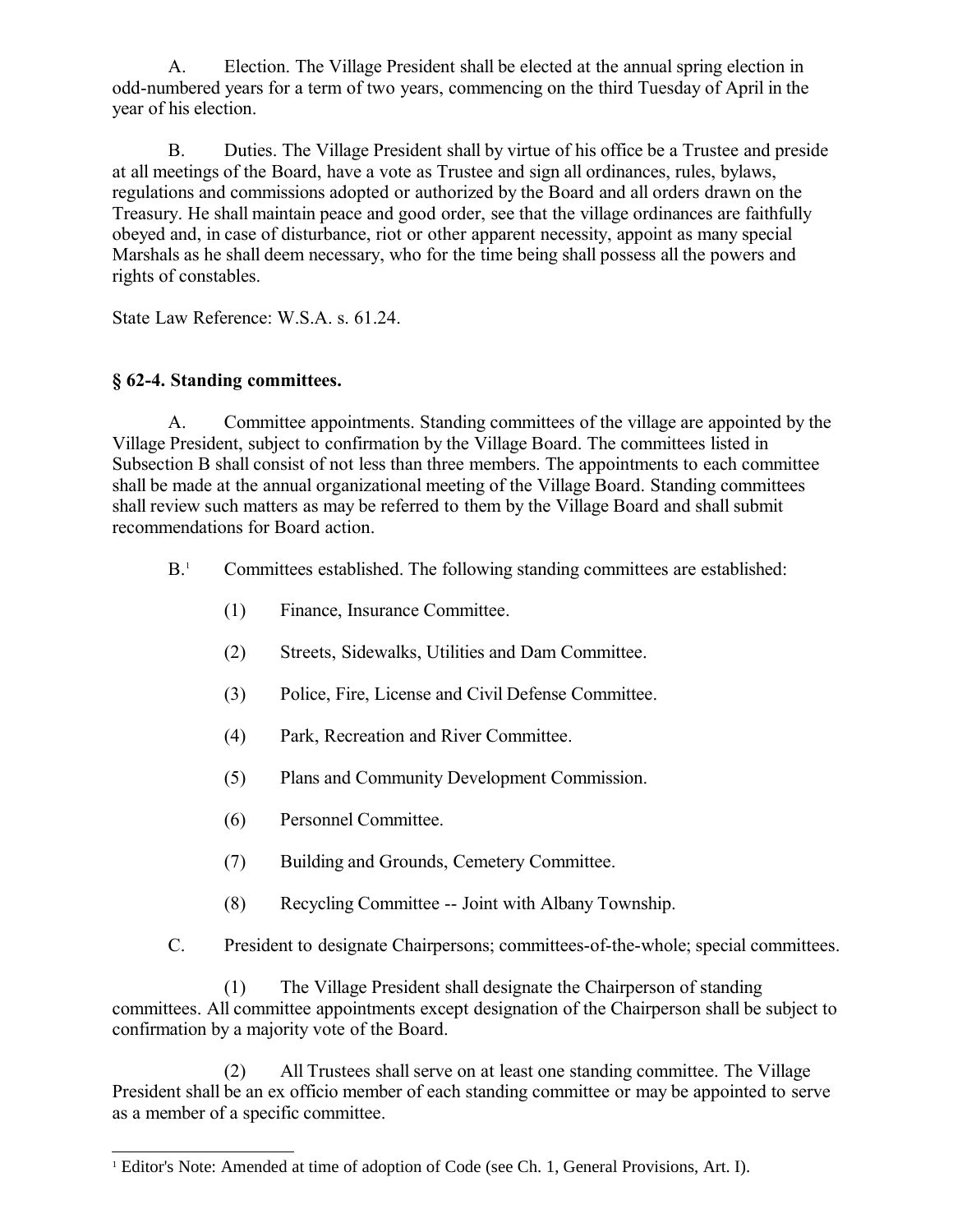(3) The Village President may declare the entire Board a committee-of-thewhole for informal discussion at any meeting or for any other purpose and shall ex officio be Chairperson of the same.

(4) The Village President may, from time to time, appoint such special committee or committees as he deems advisable or as provided for by motion or resolution by the Board, stating the number of members and object thereof, to perform such duties as may be assigned to them. All special committees shall cease to exist after the April Board meeting unless reappointed by the Village President or extended by the Village Board.

D. Committee reports.

(1) All committees are subunits of the Village Board and perform no executive or administrative village function other than as specifically authorized by ordinance or policy adopted by the Village Board.

(2) Each committee shall give the full Board a report on all matters referred to it. Such report shall recommend a definite action on each item and shall be approved by a majority of the committee. Each committee report shall include the date, time and place of the meeting and the members attending. Each such written committee report is deemed to be the product of the entire committee, whether any item therein is approved unanimously or not. Each such report should provide all necessary historical background to familiarize the Board with the issue. A copy shall be submitted to the Village Clerk-Treasurer's office to be filed.<sup>[2](#page-2-0)</sup>

(3) If a committee member in a particular committee disagrees with the position taken by the committee on an issue, such member may address the Board with the minority position. The Board shall permit one committee member supporting the majority position equal time to address the Board on such issue.

E. Ambiguity of committee authority. In case of ambiguity or apparent conflict between the preceding definition of committee authority and a definition, in these ordinances, of the authority of a village officer, employee, board or association, the latter shall prevail.

F. Cooperation of village officers. All village officers shall, upon request of the Chairperson of any committee, confer with the committee and supply such information as the committee may request upon any pending matter. A committee shall not assume responsibility for the administration of any Village Department.

## **§ 62-5. Powers and duties.**

A. General. The Village Board shall be vested with all the powers of the village not specifically given some other officer. Except as otherwise provided by law, the Village Board shall have the management and control of the village property, finances, highways, streets, navigable waters and the public service and shall have the power to act for the government and good order of the village, for its commercial benefit and for the health, safety, welfare and convenience of the public, and may carry its powers into effect by license, regulation, suppression, borrowing, taxation, special assessment, appropriation, fine, imprisonment and other necessary or convenient means. The powers hereby conferred shall be in addition to all other grants and shall be limited only by express language.

<span id="page-2-0"></span><sup>2</sup>Editor's Note: Amended at time of adoption of Code (see Ch. 1, General Provisions, Art. I).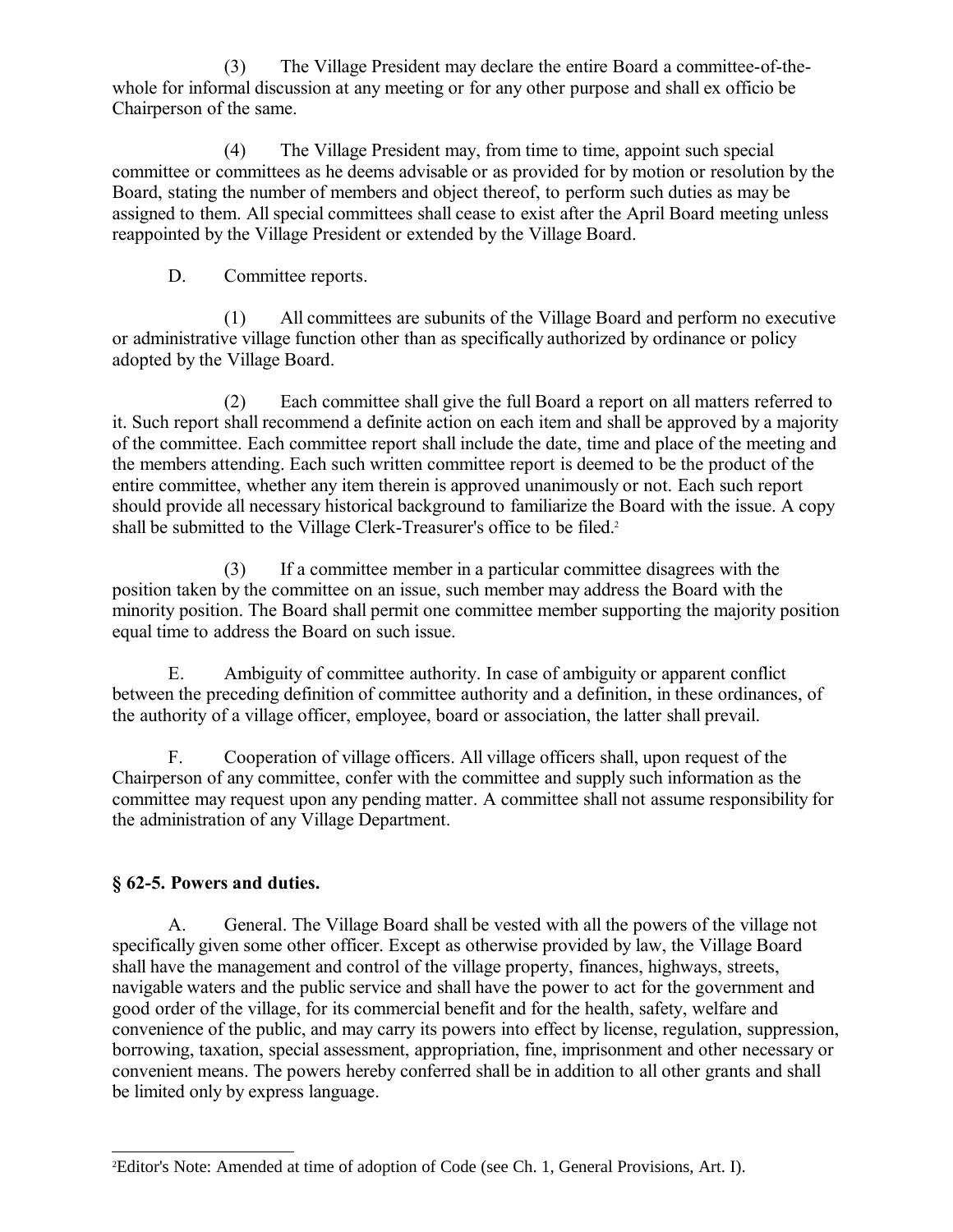B. Acquisition and disposal of property. The Village Board may acquire property, real or personal, within or without the village, for parks, libraries, historic places, recreation, beautification, streets, waterworks, sewage or waste disposal, harbors, improvement of watercourses, public grounds, vehicle parking areas and for any other public purpose; may acquire real property within or contiguous to the village, by means other than condemnation, for industrial sites; may improve and beautify the same; may construct, own, lease and maintain buildings on such property for instruction, recreation, amusement and other public purposes; and may sell and convey such property. Condemnation shall be as provided by the Wisconsin Statutes.

C. Acquisition of easements and property rights. Confirming all powers granted to the Village Board and in furtherance thereof, the Board is expressly authorized to acquire, by gift, purchase or condemnation under the Wisconsin Statutes, any and all property rights in lands or waters, including rights of access and use, negative or positive easements, restrictive covenants, covenants running with land, scenic easements and any rights for use of property of any nature whatsoever, however denominated, which may be lawfully acquired for the benefit of the public or for any public purpose, including the exercise of powers granted under W.S.A. s. 61.35 and 62.23; and may sell and convey such easements or property rights when no longer needed for public use or protection.

D. Village finances. The Village Board may levy and provide for the collection of taxes and special assessments; may refund any tax or special assessment paid, or any part thereof, when satisfied that the same was unjust or illegal; and generally may manage the village finances. The Village Board may loan money to any school district located within the village or within which the village is wholly or partially located in such sums as are needed by such district to meet the immediate expenses of operating the schools thereof, and the Board of the district may borrow money from such village accordingly and give its note therefor. No such loan shall be made to extend beyond August 30 next following the making thereof or in an amount exceeding 1/2 of the estimated receipts for such district as certified by the State Superintendent of Public Instruction and the local School Clerk. The rate of interest on any such loan shall be determined by the Village Board.

E. Construction of powers. Consistent with the purpose of giving to villages the largest measure of self-government in accordance with the spirit of the home rule amendment to the Constitution, the grants of power to the Village Board in this section and throughout this Code shall be liberally construed in favor of the rights, powers and privileges of villages to promote the general welfare, peace, good order and prosperity of the village and its inhabitants.

State Law Reference: Art. XI, Sec. 3, Wis. Const.; W.S.A. s. 61.34.

#### **§ 62-6. Cooperation with other municipalities.**

 The Village Board, on behalf of the village, may join with other counties, villages, cities, towns or other governmental entities in a cooperative arrangement for executing any power or duty in order to attain greater economy or efficiency, including joint employment of appointive officers and employees.

State Law Reference: W.S.A. ss. 61.34(2) and 66.30.

#### **§ 62-7. Internal powers of Board.**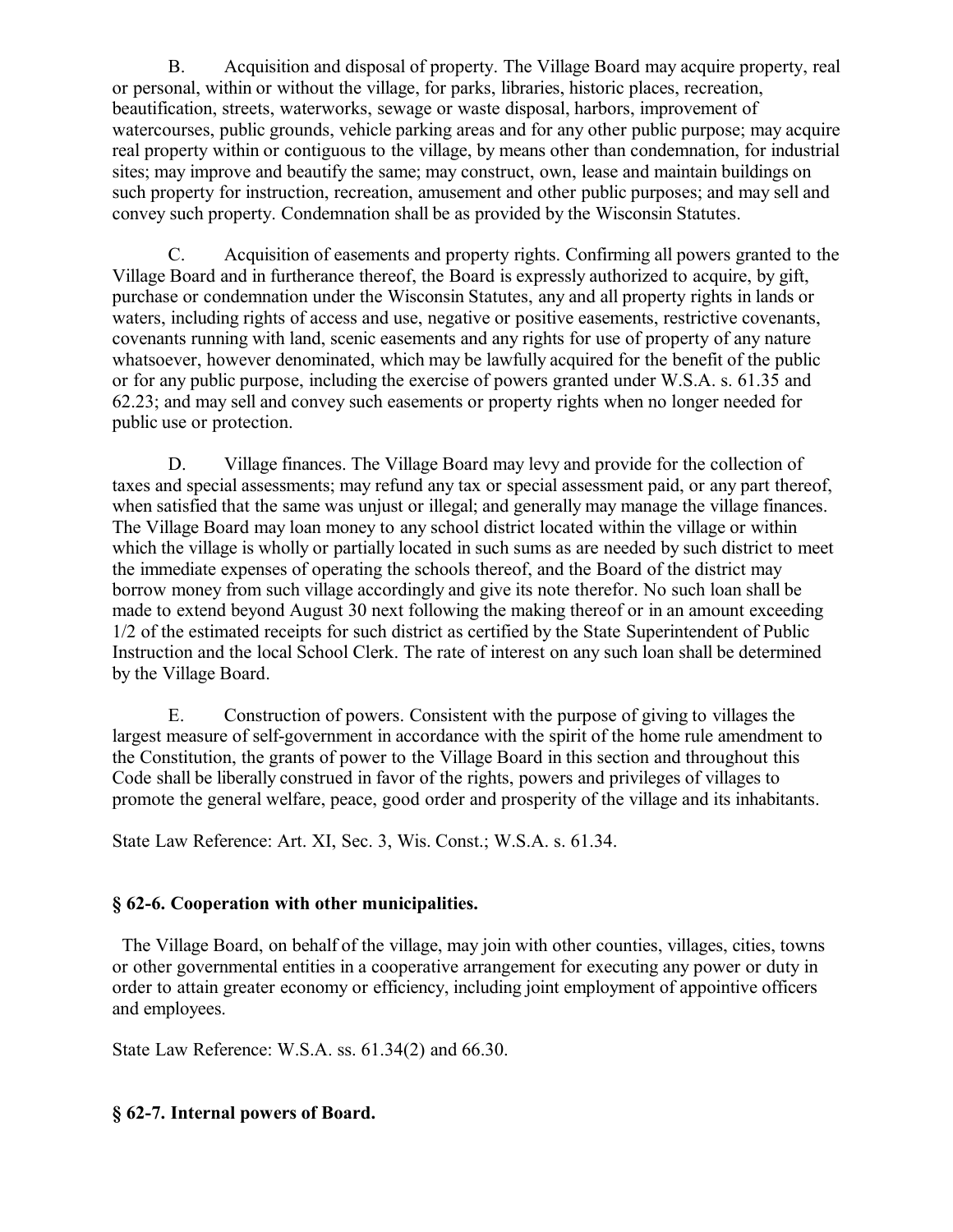The Village Board has the power to preserve order at its meetings. Members of the Village Board shall be residents of the village at the time of their election and during their terms of office.

State Law Reference: W.S.A. s. 61.32.

### **§ 62-8. Salaries and compensation.**

 The Village President and other Trustees who make up the Village Board, whether operating under general or special law, may by majority vote of all the members of the Village Board determine that a salary be paid the President, Trustees and other village officials and employees. The salaries and compensation to be paid to village officers and employees shall be annually determined by resolution of the Village Board. Salaries heretofore established shall so remain until changed by ordinance and shall not be increased or diminished during their terms of office.

State Law Reference: W.S.A. s. 61.32.

## **§ 62-9. Meetings.**

A. Regular meetings. Regular meetings of the Village Board shall be held at such times designated by the Village Board, except when the day so designated falls on a legal holiday, in which case the regular meeting shall be held the following day or at such other date and time as the Village Board shall designate. When the Village Board designates a date and time for the regular Board meeting, notice thereof shall be posted at the Municipal Building in the Village of Albany and in the official village newspaper prior to such rescheduled meeting date. All meetings of the Board shall be held at the Municipal Building, unless specified otherwise in the minutes of the preceding meeting or by written notice posted at the regular meeting place at least three hours prior to any meeting. In any event, all Board meetings shall be held within the boundaries of the village.

B. Annual organizational meeting. The Village Board shall hold an annual organizational meeting on the third Tuesday in April or on the first regular meeting in May following the spring election for the purpose of organization.

C. Board minutes. The Village Clerk-Treasurer shall keep a record of all Board proceedings and cause the proceedings to be published or posted.[3](#page-4-0)

State Law Reference: W.S.A. s. 61.32.

## **§ 62-10. Special meetings.**

A. Special meetings of the Board may be called by the Village President or by two Trustees filing a request with the Village Clerk-Treasurer at least 48 hours prior to the time specified for such meeting. The Village Clerk-Treasurer shall select the day for the special meeting and immediately notify each Trustee of the time and purpose of such meeting. The notice shall be delivered or mailed to each Trustee personally or left at his usual place of abode a minimum of 24 hours prior to the meeting time. The Village Clerk-Treasurer shall cause a record of such notice to be filed in his office prior to the time fixed for such special meeting. No business shall be transacted at a special meeting except for the purpose stated in the notice thereof. Notice to the public of special meetings shall conform to the open meeting requirements of W.S.A. s.

<span id="page-4-0"></span><sup>3</sup>Editor's Note: Amended at time of adoption of Code (see Ch. 1, General Provisions, Art. I).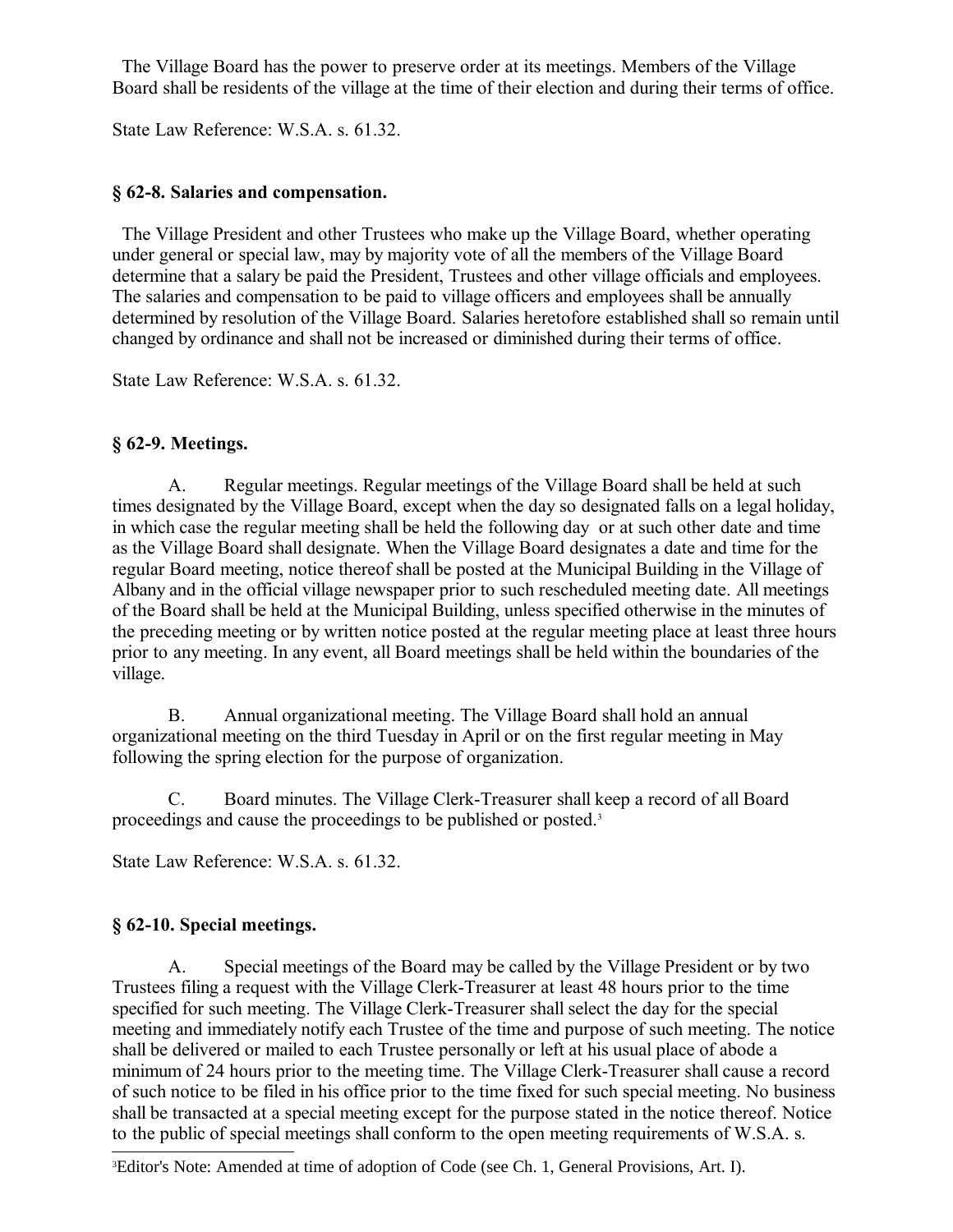61.32 and W.S.A. ch. 19, subch. IV.[4](#page-5-0) The Village Clerk-Treasurer shall give notice immediately upon the call for such meeting being filed with him.

B. The request for any special meeting shall state the purpose for which the meeting is to be called, and no business shall be transacted but that for which the meeting has been called.

State Law Reference: W.S.A. s. 985.02(2)(a).

### **§ 62-11. Open meetings; adjournment of meetings.**

A. Open meeting law compliance. All meetings shall be open to the public, unless falling within a lawful exception of the Wisconsin Open Meetings Law.<sup>[5](#page-5-1)</sup>

B. Adjournment of meetings. An adjournment to a closed session may be only for a permitted purpose, as enumerated in W.S.A. s. 19.85, and must meet the other requirements of said W.S.A. s. 19.85.

C. Meetings to be open. During the holding of any open session in the regular meeting room or in the substituted meeting room, said room and said meeting shall at all times be open and remain open to all citizens.

D. Closed meetings. The provisions of this Code do not prohibit the Board or any committee thereof from having a closed meeting which is legally convened and legally held in a room in said building other than the official meeting room or in some other building in the village.

State Law Reference: W.S.A. s. 61.32 and W.S.A. ch. 19, subch. IV.

## **§ 62-12. Quorum.**

A. Four members of the Village Board shall constitute a quorum, but a lesser number may adjourn or compel attendance of absent members if a majority is not present. The Village President shall be counted in computing a quorum.

B. When the presiding officer shall have called the members to order, the Village Clerk-Treasurer shall proceed to call the roll in alphabetical order, noting who are present and who are absent, and if, after having gone through with the call, it shall appear that a quorum is not present, the fact shall be entered in the minutes, and the members present may adjourn to a later date in the month; if they do not establish the next meeting date, the Village Board shall stand adjourned to the time appointed for the next regular meeting unless a special meeting is called sooner.

State Law Reference: W.S.A. s. 61.32.

## **§ 62-13. Presiding officers.**

A. Village President shall preside. The Village President shall preside over meetings of the Village Board. In case of absence of the Village President, the Village Clerk-Treasurer shall

<span id="page-5-0"></span><sup>4</sup>Editor's Note: See W.S.A. ss. 19.62 through 19.80.

<span id="page-5-1"></span><sup>5</sup>Editor's Note: See W.S.A. ch. 19, subch. V, ss. 19.81 through 19.88.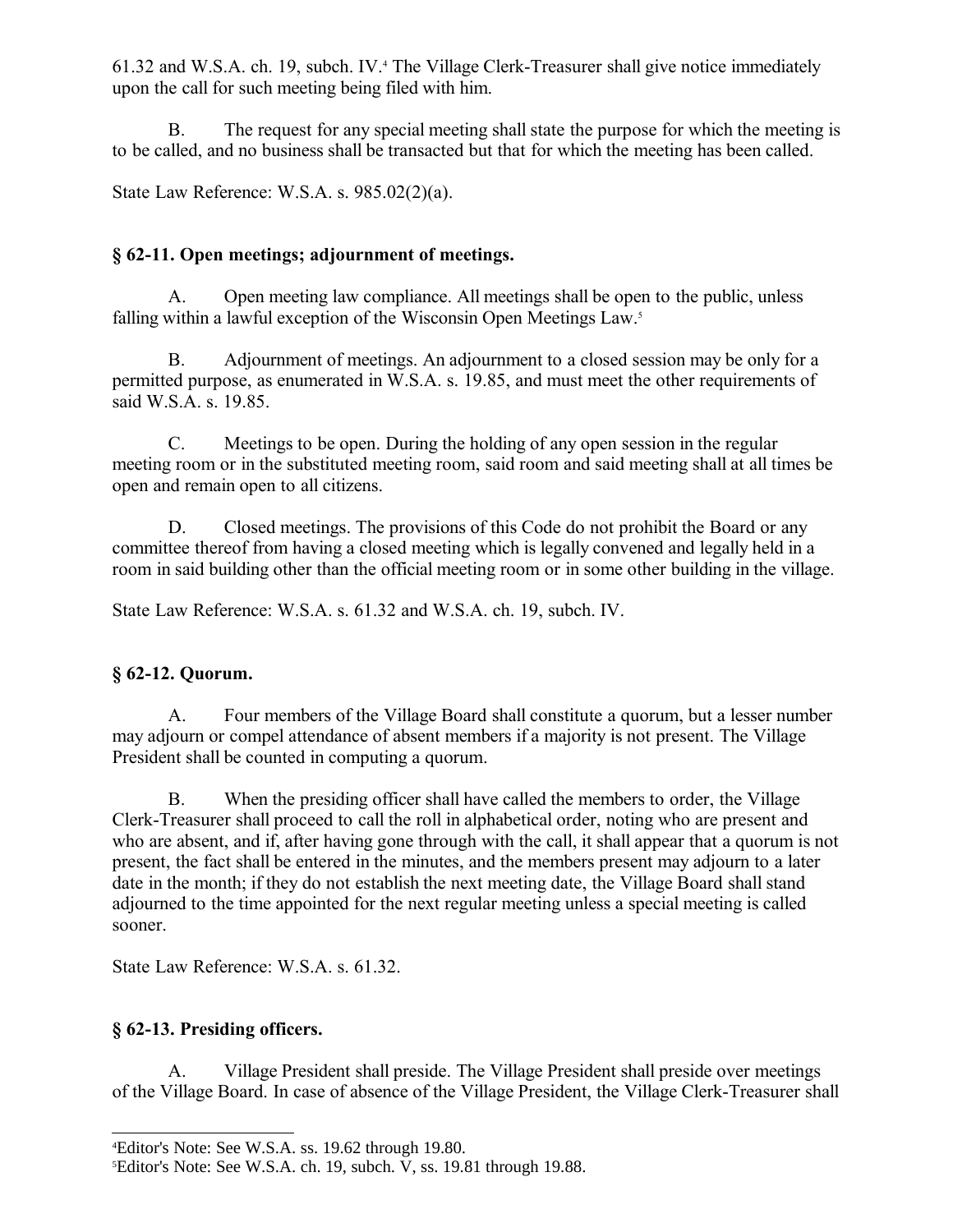call the meeting to order, and the Trustees present shall elect one of their number Acting President.

B. Duties. The presiding officer shall preserve order and decorum, decide all questions of order and conduct the proceedings of the meeting in accordance with the parliamentary rules contained in Robert's Rules of Order, unless otherwise provided by statute or by these rules. Any member shall have the right to appeal from a decision of the presiding officer. Such appeal is not debatable and must be sustained by a majority vote of the members present, excluding the presiding officer.

State Law Reference: W.S.A. s. 61.32.

### **§ 62-14. Meeting agendas; order of business.**

A. Agenda.

(1) The order of business at all regular or special meetings shall be according to the agenda prepared by the Clerk-Treasurer. All matters to be presented at a Board meeting shall be filed with a Clerk-Treasurer no later than 12:00 noon on the Friday preceding the scheduled regular Board meeting to enable the Clerk-Treasurer to prepare the agenda and all attachments and distribute the same to the Village Board. Matters filed after 12:00 noon on the Friday preceding the Board meeting will not be placed upon the agenda. The President may waive the filing deadline for emergency cause shown.

(2) A submitting department shall include copies of all material necessary to consider the agenda item.

(3) The Village President shall advise the Clerk-Treasurer whether to include an item on the agenda, except that the Trustees calling a special meeting shall decide which items shall be first considered at such special meeting.

(4) The Clerk-Treasurer shall afford the Trustees maximum reasonable notice of agenda items as each situation allows.

B. Order of business. Generally, the following order may be observed in the conduct of all regular Board meetings:

- (1) Call to order.
- (2) Roll call.
- (3) Approval of minutes, and any corrections, of preceding regular and special

meetings.

- (4) Public appearances.
- (5) Committee reports.
- (6) Communications and miscellaneous business as permitted by law.
- (7) Adjournment.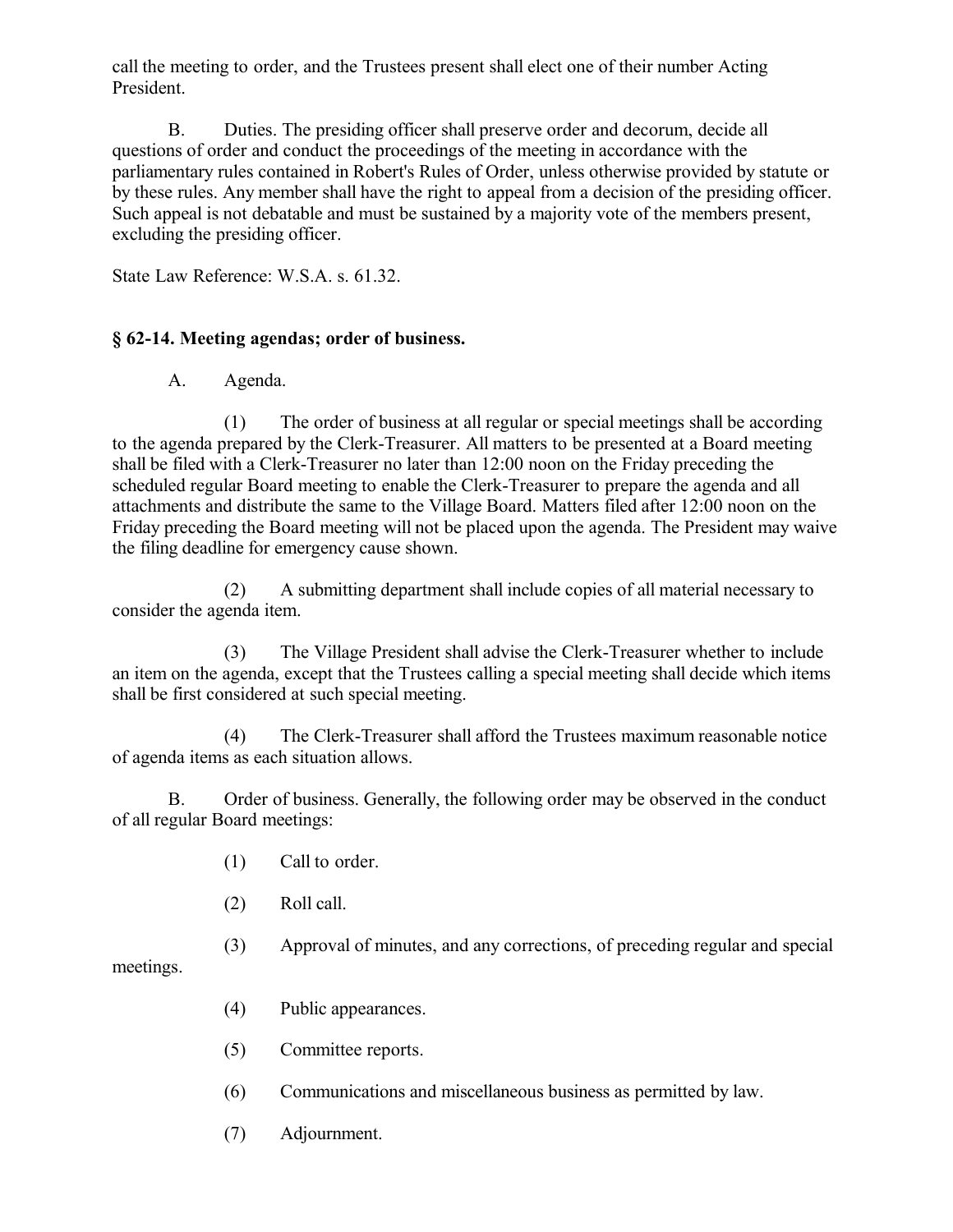C. Order to be followed. No business shall be taken up out of order unless authorized by the Village President or by majority consent of all Trustees and in the absence of any debate whatsoever.

#### **§ 62-15. Introduction of business; resolutions and ordinances; disposition of communications.**

A. Ordinances. All ordinances and resolutions shall be prepared as follows:

(1) Each ordinance or resolution shall include a note stating the purpose thereof prepared by the sponsor. All ordinances submitted to the Board shall be in writing and shall include at the outset a brief statement of the subject matter and a title.

(2) The sponsor of an ordinance or resolution may be the President, one or more Trustees, a department head or a committee, board or commission. The Clerk-Treasurer or the Village Attorney may sponsor ordinances or resolutions when changes in state law make it necessary or desirable for the village to act rapidly.

(3) Each ordinance or resolution may contain both a recommended referral to appropriate subunits of the Board and a fiscal note showing the contemplated fiscal impact, if any, of the proposal.

(4) On ordinances or resolutions that require special handing, the Clerk-Treasurer shall assure that an editorial note is prepared showing compliance with such special handing.

(5) The Clerk-Treasurer may reject any ordinance or resolution from placement on the agenda which fails to comply with this section.

(6) Resolutions shall be in writing at the request of one Trustee; such request shall be nondebatable.

(7) Unless requested by a Trustee before a final vote is taken, no ordinance, resolution or bylaw need be read in full.

(8) Resolutions may be referred to an appropriate standing committee for an advisory recommendation.

B. Subject and numbering of ordinances. Each ordinance shall be related to no more than one subject. Amendment or repeal of ordinances shall only be accomplished if the amending or repealing ordinance contains the number and title of the ordinance to be amended or repealed, and the title of amending and repealing ordinances shall reflect their purpose to amend or repeal.

C. Notice. The Village Board may take action on an ordinance only if it appears on the written agenda for the meeting at which action is requested.

D. Disposition of petitions, communication, etc. Every petition or other writing of any kind, addressed to the Village Board or to the Village Clerk-Treasurer or other village officer for reference to the Village Board, shall be delivered by such other village officer to the Village President or to the presiding officer of the Board as soon as convenient after receipt of the same and, in any event, prior to or at the opening of the next meeting by the Village Board following the receipt of the same. Every such petition, or other writing, and every paper, communication or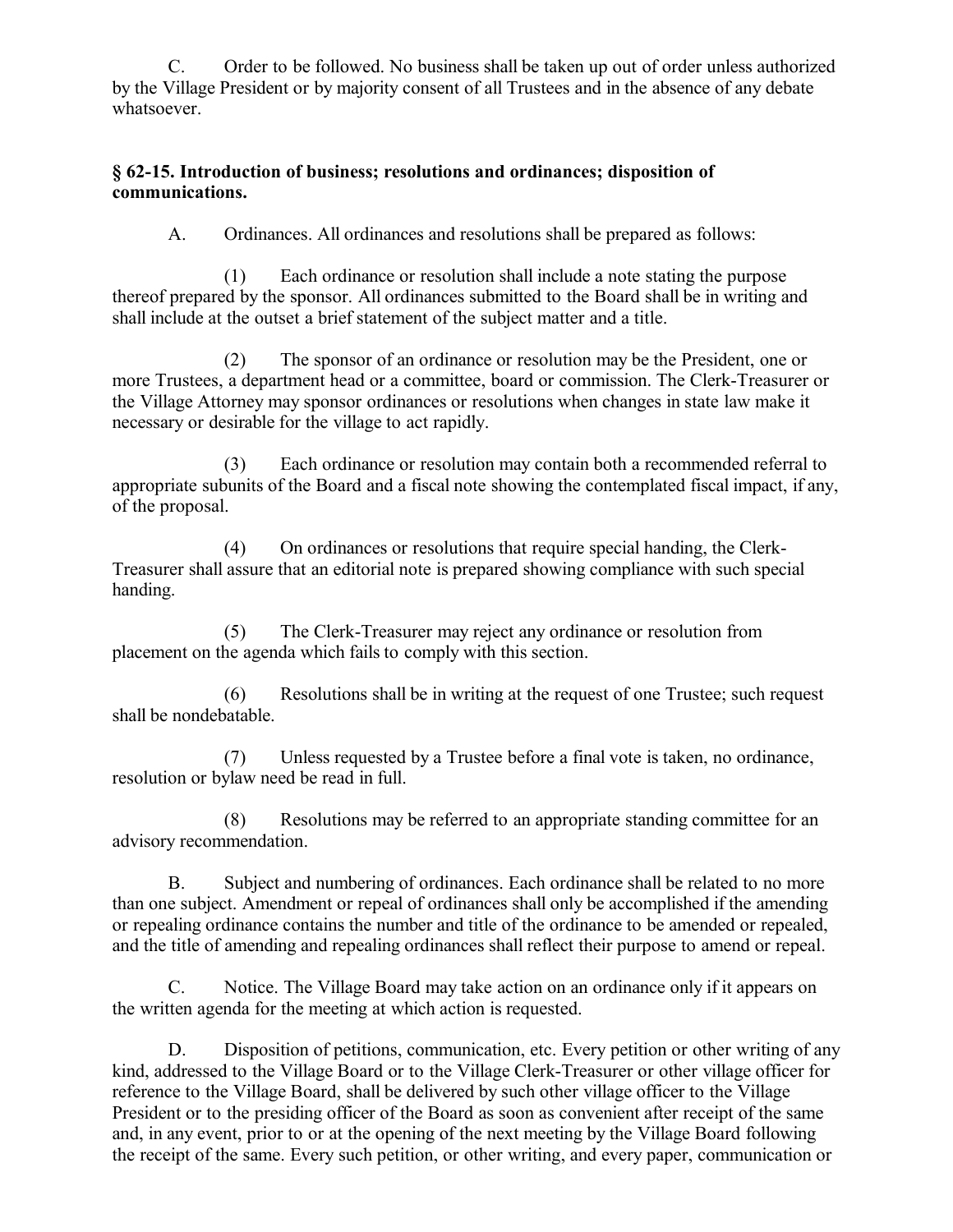other proceeding which shall come before the Board for action may be referred by the Village President or presiding officer to the appropriate committee or commission, unless objected to by some member of the Board.

E. Reference and reports. The presiding officer may refer new business coming to the Board to the appropriate Board committee unless otherwise referred or acted upon by the Village Board. All referrals, unless otherwise provided for in the referral, shall be reported on at the next regular Board meeting. Village Board motions based upon committee or commission action are permissible only on items specifically on the agenda.

### **§ 62-16. Publication and effect of ordinances.**

A. All general ordinances of the village and all regulations imposing any penalty shall be published in the official paper of the village once or posted according to state law and shall be immediately recorded by the Village Clerk-Treasurer in a book kept for that purpose and/or the Village Code. A printed copy of such ordinance or regulation in any book, pamphlet or newspaper and published or purporting to be published therein by direction of the Village Board shall be prima facie proof of due passage, publication and recording thereof.

B. All ordinances shall take effect and be in force from and after passage and publication/posting thereof, unless otherwise provided.

State Law Reference: W.S.A. ss. 61.32 and 61.50.

### **§ 62-17. Conduct of deliberations.**

A. Roll call votes. A roll call shall not be necessary on any questions or motions except as follows:

(1) When the "ayes" and "nays" are requested by any member.

(2) On confirmation and on the adoption of any measure assessing or levying taxes, appropriations or disbursing money or creating any liability or charge against the village or any fund thereof in excess of \$10,000.

(3) When required by the state statutes of Wisconsin.

B. Record of votes. All aye and nay votes shall be recorded in the official minutes. The ayes and nays shall be ordered upon any question at the request of any member of the Village Board or the President, and the Village Clerk-Treasurer shall call the roll in alphabetical order, and the Village Clerk-Treasurer shall call the roll starting with "A" and then in alphabetical order.

C. Parliamentary procedure. Except as provided below, the Village Board shall in all other respects determine the rules of its procedure, which shall be governed by Robert's Rules of Order, Revised (1984), which is hereby incorporated by reference, unless otherwise provided by ordinance or statute, except when otherwise limited or modified by this Code:

(1) No Trustee shall address the Board until he has been recognized by the presiding officer. He shall thereupon address himself to the Board and confine his remarks to the question under discussion and avoid all personalities.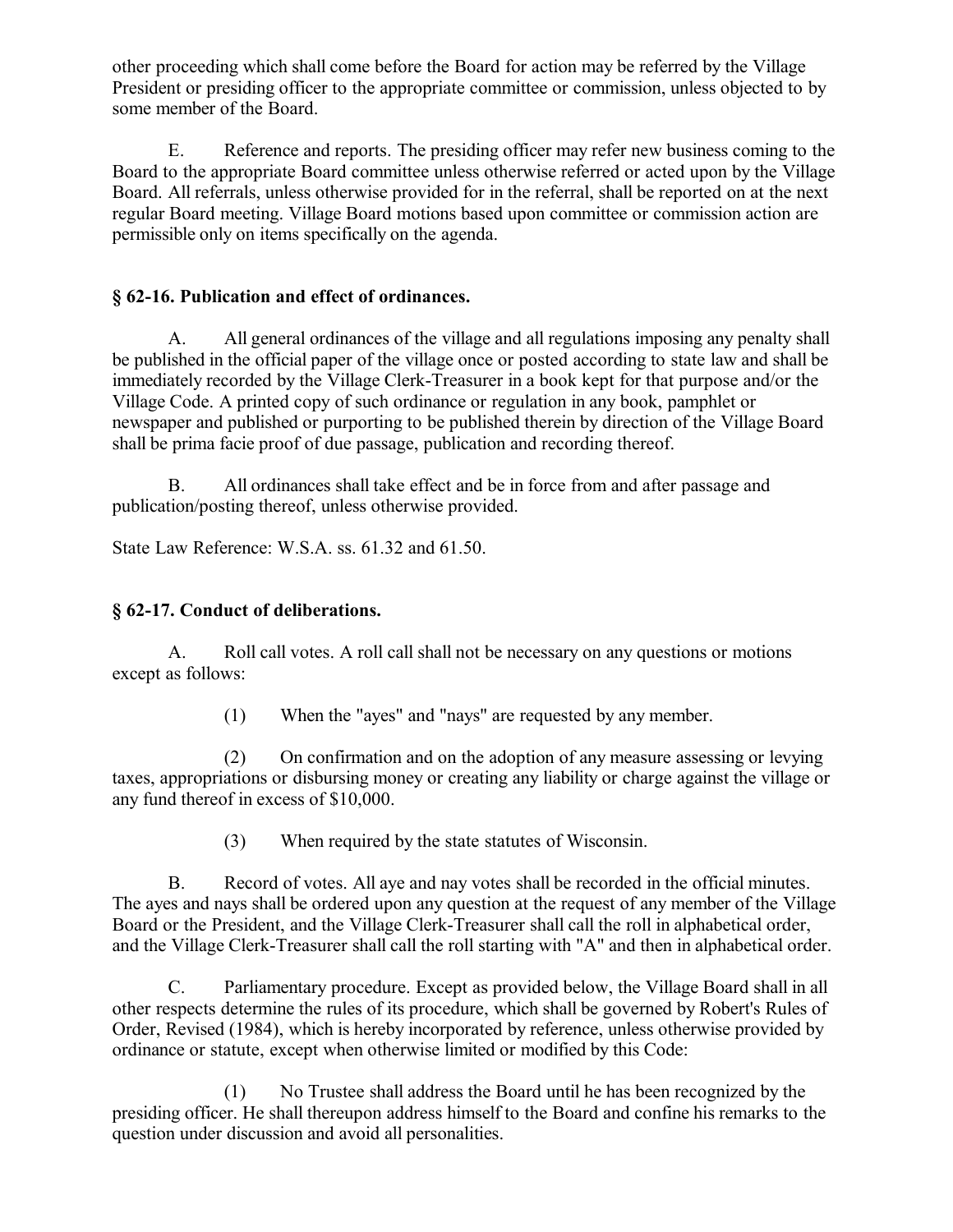(2) When two or more members simultaneously seek recognition, the presiding officer shall name the member who is to speak first.

(3) No person other than a member shall address the Board except under order of business, except the citizens may address the Board with permission of the presiding officer as to matters which are being considered by the Board at the time.

- (4) Question in debate.
	- (a) When a question is in debate, no action shall be in order, except:
		- [1] To adjourn.
		- [2] To lay on the table.
		- [3] The previous question.
		- [4] To postpone a certain date.
		- [5] To refer to a standing, select or special committee.
		- [6] To amend.
		- [7] To postpone indefinitely.
	- (b) These several motions shall have precedence in the order in which

they stand.

(5) The movant may request leave to withdraw a motion at any time prior to voting on the question. Such a request requires no second. If any member objects, the presiding officer shall put the question of granting the request to vote.

D. Compelling votes. No member may be compelled to vote. When a member abstains from voting, the effect is the same as if the member voted on the prevailing side. The "prevailing side" is defined as the votes accumulated which resulted in carrying or defeating a question. In case of a tie vote (not including the abstention,) the abstaining vote is considered a "nay." In case of a vote requiring approval by more than a simple majority, an abstaining vote is considered an "aye."

E. Majority vote. Unless a larger number is required by statute, ordinance or bylaw, a majority vote of those present at a legally constituted meeting is necessary to carry a question.

#### **§ 62-18. Reconsideration of questions.**

 Any member voting on the prevailing side may move for reconsideration of any question except those which cannot be reconsidered pursuant to Robert's Rules of Order, Revised.

#### **§ 62-19. Disturbances and disorderly conduct.**

 Whenever any disturbance or disorderly conduct shall occur in any of the meetings of the Board, the President may cause the room to be cleared of all persons causing such disorderly conduct.